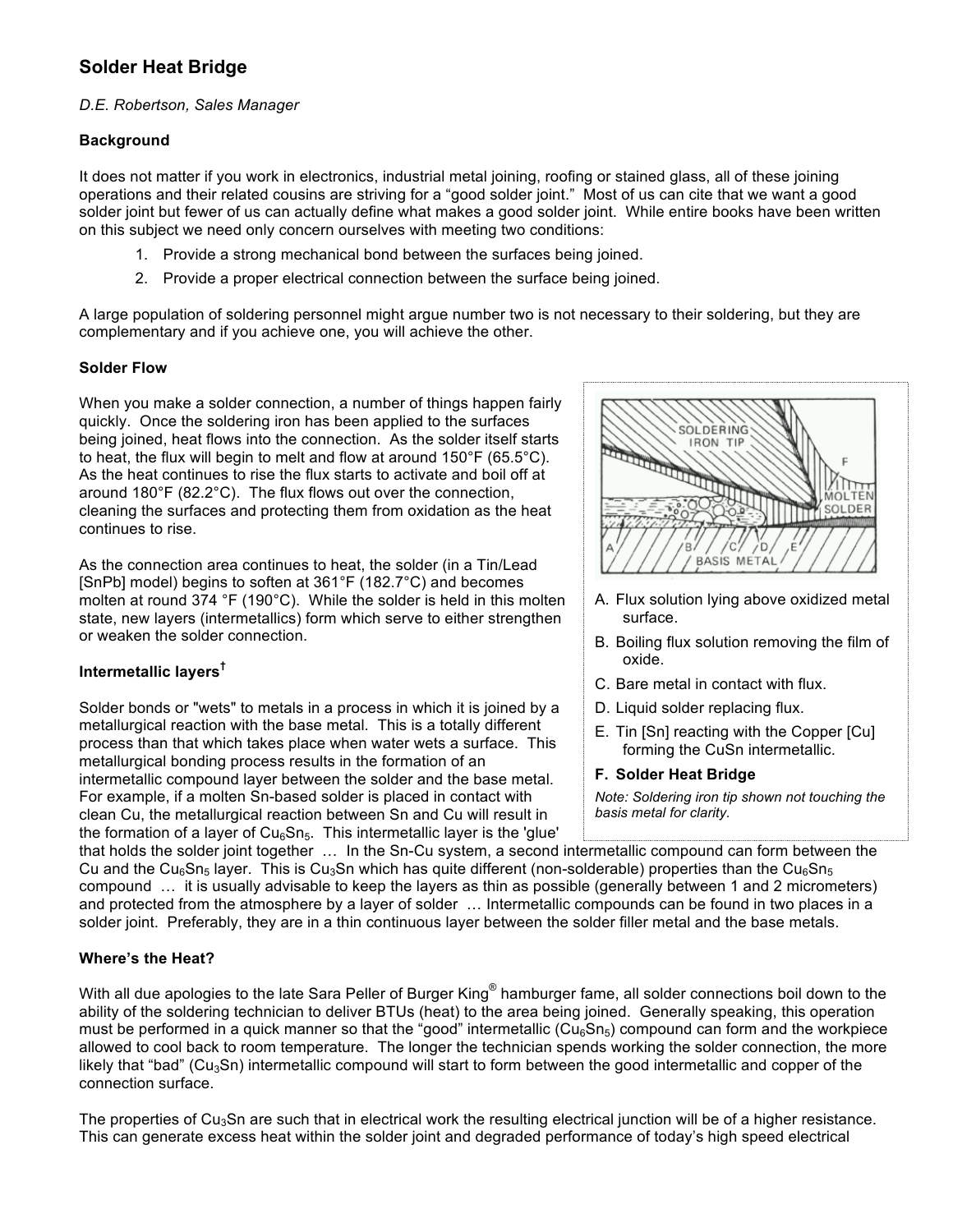circuits. In the mechanical model (which also includes the electrical circuits) the  $Cu<sub>3</sub>Sn$  interface is quite brittle and subject to fracture and other mechanical failures.

The use of a Solder Heat Bridge allows for the quick and expeditious transfer of BTU's (heat) into the connection so that solder connection can be efficiently completed and cooled.

#### **The Solder Heat Bridge**

The Solder Heat Bridge is nothing more that the small amount of molten solder that is situated between the face of the soldering iron tip and the material being soldered. It acts as a conduit by which BTU's may be rapidly transferred from the soldering tip to the workpiece. [See item "F" in the above illustration.]

In most soldering operations the sequence of soldering will be as follows:

- 1. Ensure the workpiece is properly positioned and clean.
- 2. Apply flux as necessary.
- 3. Remove the soldering iron from its holder and wipe the tip on a wet cleaning sponge.
- 4. Tin the soldering iron tip by applying a light, thin coat of solder to the tip. *Note: If the tip is in good condition the solder will evenly coat the tip and the surface will be smooth and bright. If the solder wants to ball instead of coating the tip, then the tip is not ready for the soldering operation and must either be cleaned or replaced before continuing.*
- 5. Hold the solder so that it is positioned at the point where the iron will be applied to the material to be soldered. *Note: This will normally be at the point where the metal pieces meet.*
- 6. Place the tinned tip into the solder, which should immediately melt and form the Solder Heat Bridge.
- 7. Move the solder to the opposite side of the connection. As the area being joined heats, the solder will start to melt and will then flow toward the heat source. Add solder as necessary to maintain the volume of solder needed to complete the connection.
- 8. Remove the soldering iron and solder, being careful not to disturb the connection while it cools.
- 9. Clean the tip on the sponge, retin with a thick coating of solder, and return the soldering iron to its holder.
- 10. If necessary, clean the workpiece once it has cooled an the solder has solidified.

In most light duty situations, such as those found in electronics soldering, steps 5 through 8 should take 2 to 5-seconds to complete. In sheet metal work these steps might take a considerably longer time, but the operational principles remain the same. In either case, it is the Solder Heat Bridge which makes it happen in the most efficient manner.

When the Solder Heat Bridge is not present a number of negative factors can come into play, all of which will serve to make the completion of the connection more difficult and lengthy.

#### **The Soldering Iron**

Every soldering iron manufacturer specifies irons in their own unique manner and a way that presents their equipment in the best possible light. While some of the supporting features the manufacturer adds to their equipment may be key to supporting the iron's operation, we are interested in only two features in terms of making the good solder connection. These are 1) Thermal Mass and 2) Wattage.

The thermal mass is nothing more than the reservoir of BTU's that the iron has stored away and available to make the connection. A good example of this is the Hexacon Therm-O-Trac soldering station. In its most basic configuration it is outfitted with a J202X 3/32" Semi-Chisel tip. By merely swapping the case assembly are replacing the tip with either a J523X or J705X tip, you can get a proportionally higher tip mass while maintaining the same basic tip style and shape. When making a solder connection with this solder station, or any soldering iron, it is the available heat energy stored in this tip mass that will be used to make the solder connection.

Assuming that the thermal load of the workpiece is sufficient to deplete the available heat energy stored within the tip, you must then rely on the heater (watts) to both replenish the tip, as well as provide any additional BTU's to complete the connection. The wattage of the iron needs to be carefully selected.